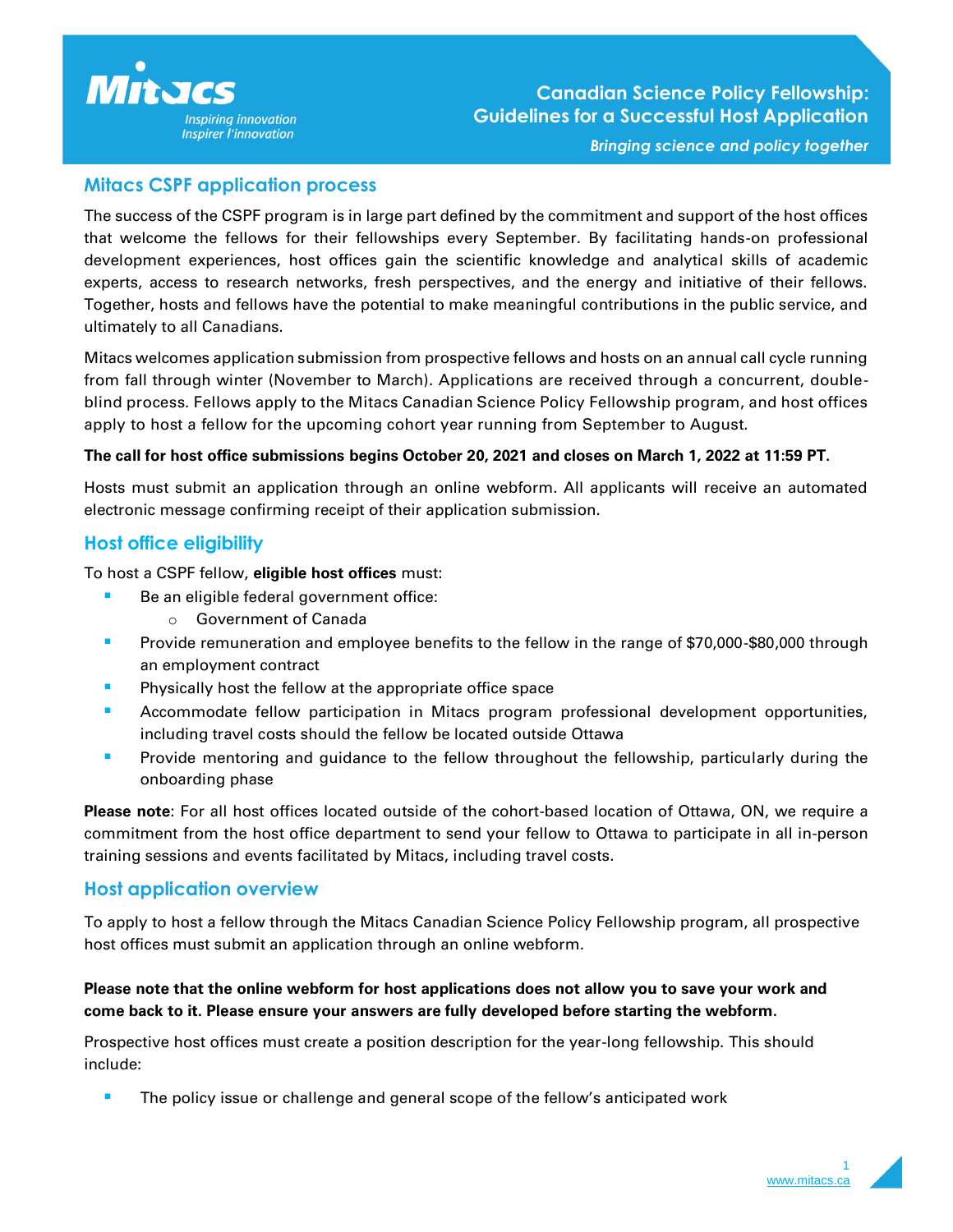# **Canadian Science Policy Fellowship 2021–22**



- **•** Policy processes that the fellow will be involved in (e.g., problem framing, policy formulation, supporting decision making, policy implementation, monitoring & evaluation)
- **Policy activities that the fellow may support (e.g., preparation of briefing and speaking notes,** senior decision maker briefings, supporting work of committees, stakeholder meetings and/or consultation management)
- Reporting structure for the fellow
- **Processes in your office (accountability practices, mentorship, networking or other professional** opportunities, etc.) that can support the success of the fellowship
- Competencies and professional expectations of the fellow

Prospective hosts will also be required to select the competencies required for a successful fellowship and any fellow qualifications ideally suited to the position to support the matching process.

# **Host application checklist**

Mitacs will review all submissions and work with host offices to ensure that the submitted position descriptions provide appropriate opportunities for the fellows. The following are questions that hosts can use to ensure their application is thorough and complete.

#### **1. Complete Host Information**

■ Have you completed all required fields for primary and secondary host contacts?

#### **2. Complete Logistics**

Have you completed all required fields detailing the location and requirements for working at the government host office location?

#### **3. Describe your Canadian Science Policy Fellowship position(s)**

- Have you provided a position title on your application?
- Have you provided the number of fellows your host office is looking to take on?
- If the fellow is working at a location other than Ottawa, how will the host office facilitate the fellow's participation in the cohort-model? Please note that video conferencing for Mitacs training sessions is not supported at this time.
- Is the policy focus of the position clear?
	- $\circ$  Is the policy issue, question or challenge that the fellow will be working on clearly defined in the description of the position?
	- o Does the position involve policy processes? (e.g. problem framing, policy formulation, decision-making, implementation, monitoring and evaluation)
	- o Does the position include policy activities? (e.g. preparing briefing and speaking notes, senior decision-maker briefings, supporting the work of committees, stakeholder meetings, and/or consultations)
- Is there a clear value-add for the position?
	- $\circ$  Are the fellow's key responsibilities clearly defined in the description of the position?
	- o Is the work appropriate for someone at a PhD level?
- Is there adequate support for the fellow to be successful in the position?
	- $\circ$  Is there a clear accountability/reporting structure to monitor the success of the fellow throughout the fellowship period?
	- $\circ$  Does the application reference mentoring or guidance throughout the fellowship, with a specific person in mind?